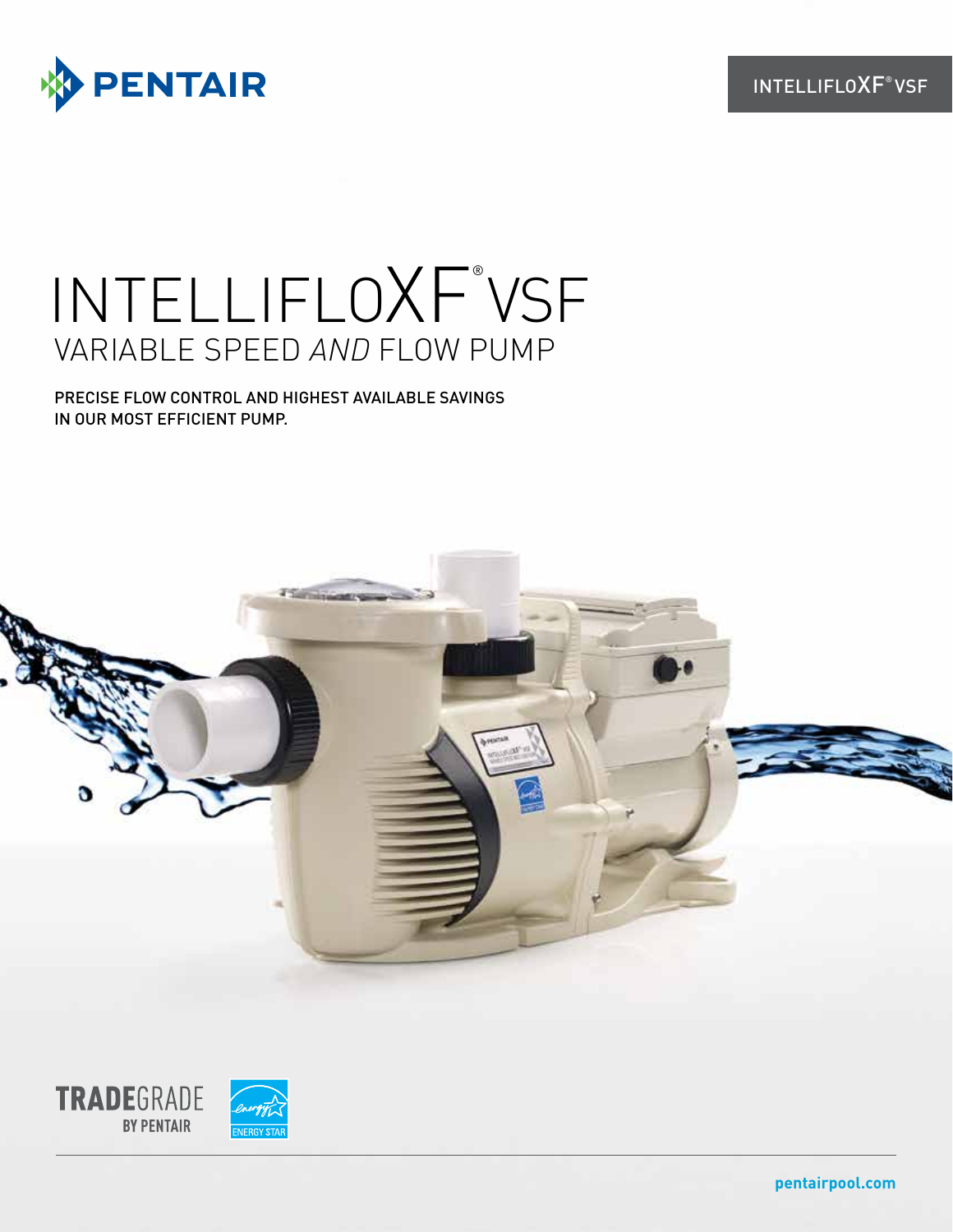# **Precise flow. Ultra-efficient, hydraulic design.**

# The ultimate performance combination for large and feature-rich pools.

## **Eliminate the guesswork**

The IntelliFloXF® VSF Pump is the first to adjust to changes in flow conditions to maintain its preprogrammed flow rate. It's like having cruise control for your pump, so it runs optimally throughout the entire filtration cycle.

## **Highest available efficiency**

Since the IntelliFloXF VSF pump is ultra energy efficient, you can experience increased energy savings, up to 90%\*, when compared to conventional single- or two-speed pumps.

### **Superior hydraulic design**

The IntelliFloXF® VSF pump is perfectly suited for large and feature-rich pools with high flow demands to power waterfalls, slides, negative edges and more.

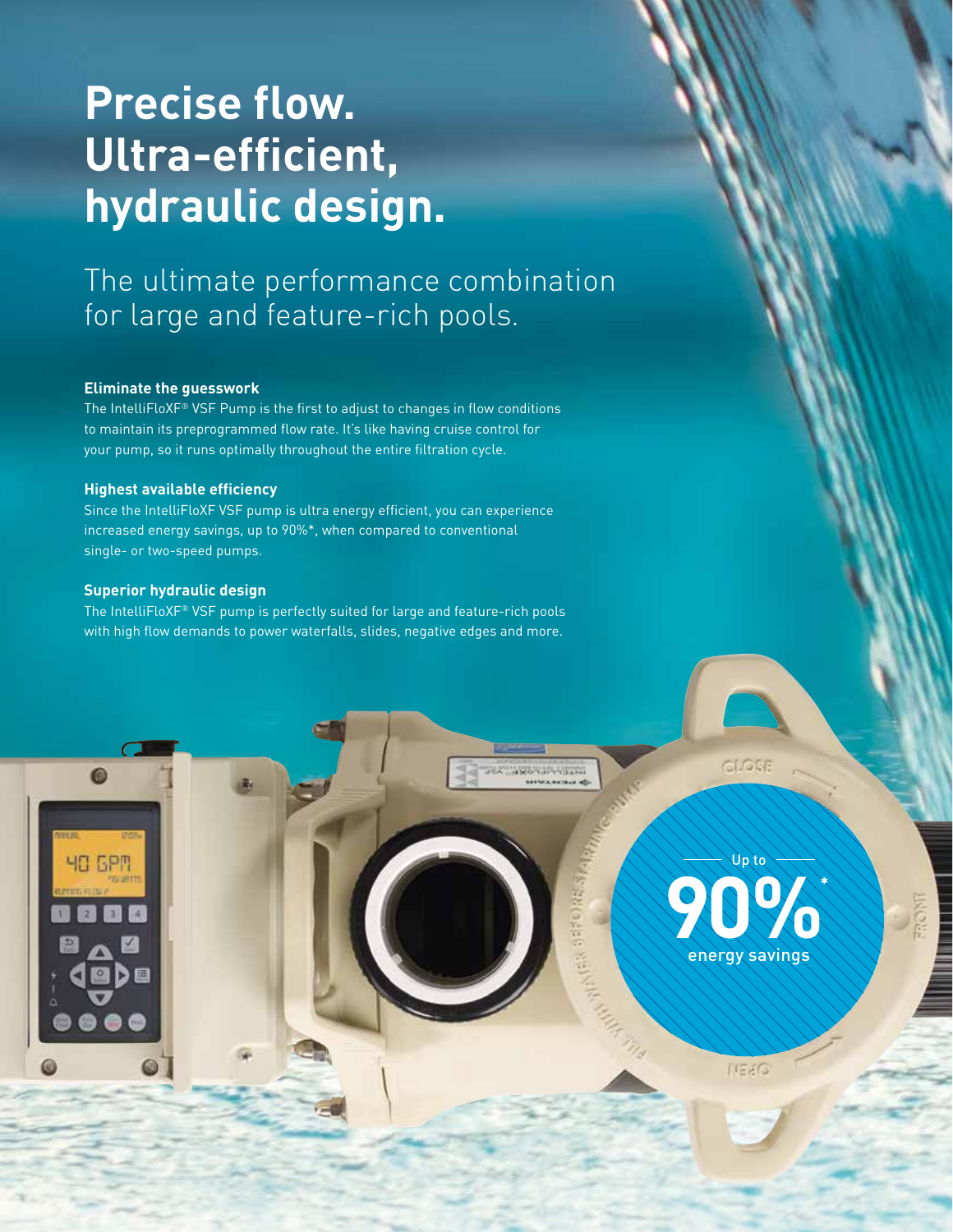# **TRADE**GRADE **BY PENTAIR**

EXCLUSIVELY MADE FOR AND SOLD BY THE WORLD'S MOST DEMANDING POOL PROFESSIONALS

TradeGrade products give consumers the confidence that their pool pro is recommending the very best equipment and providing unmatched expertise for installation, setup and servicing.



#### **Smart technology for remarkable energy efficiency**

Experience energy savings of up to 90%\* . IntelliFlo pumps are installed in more pools worldwide and have saved more money than any other variable speed pump family.



## **Set it and forget it**

The IntelliFloXF VSF pump maintains its set flow rate, even as pool conditions change. It's like having cruise control for your pump.



**The quietest pump on the planet** When operating at low speed, it's so quiet you might not even know it's operating.



#### **Automation compatible**

Pair with the EasyTouch® or IntelliTouch® Automation Systems with ScreenLogic2® Interface and you can control your pool functions from across the yard or around the globe.

'Savings based on variable speed pump compared to a single-speed pump running 12 hours<br>per day at an average of \$0.16 per kWh in a 20,000 gallon pool. Actual savings may vary based<br>on local utility rates, pool size, pump r